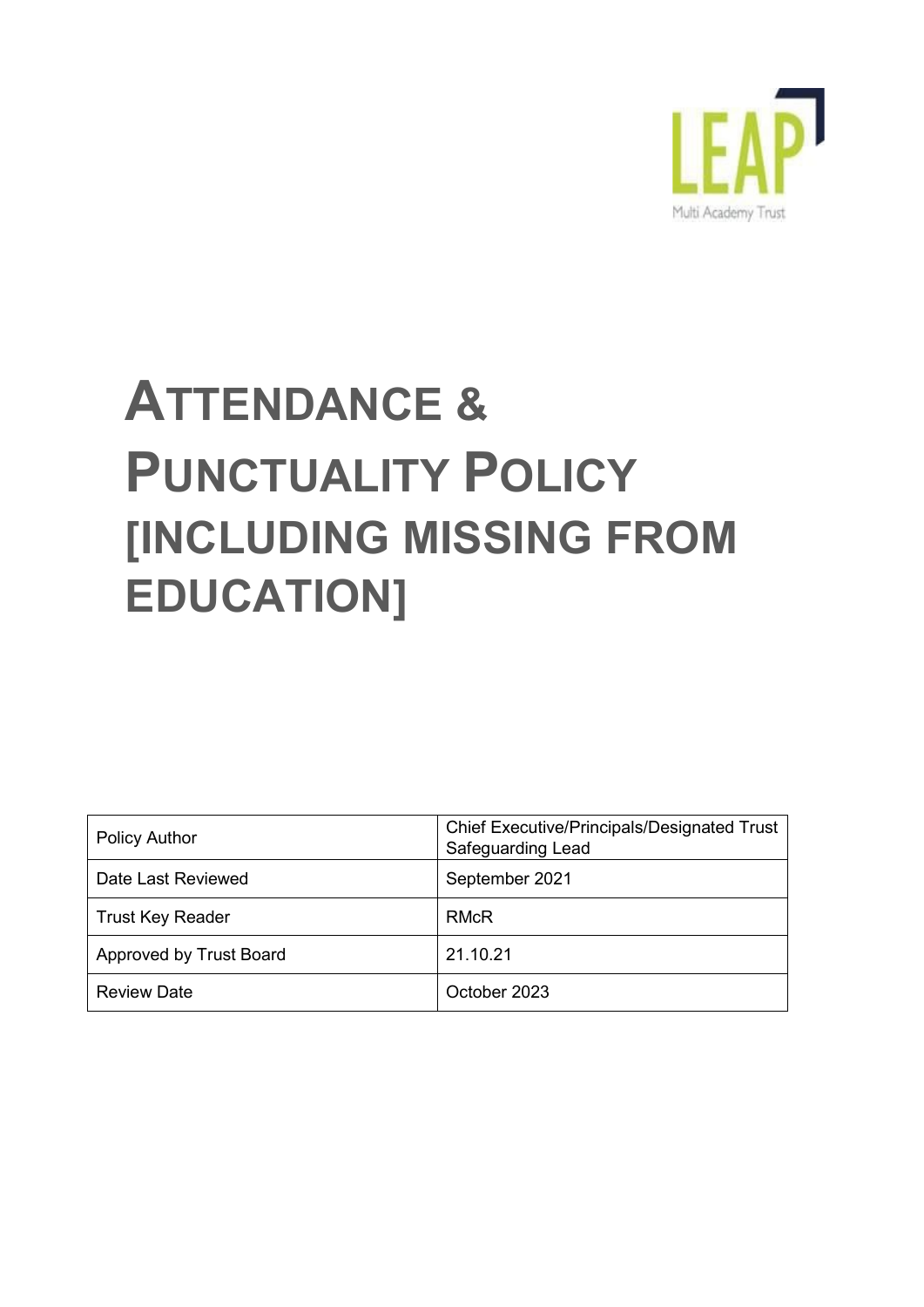## **1. Rationale**

We recognise our responsibility to promote the highest levels of attendance and punctuality by all students. Regular attendance is not only vital in the development of good learning and maximising student attainment, it also helps the development of a sense of community, of personal and social skills, as well as supporting safeguarding in its widest sense.

Good attendance reduces exposure to the negative influences associated with truancy. Our aims are:

- To maximise attendance rates by promoting, encouraging, recognising and rewarding good attendance.
- To investigate individual absences and ensure that students, parents/ carers clearly understand that unauthorised absences are not acceptable.
- To work closely with students and parents/carers, along with other professional agencies, to help students overcome barriers which may prevent them from attending school regularly.
- To review the school attendance target annually.
- To work closely with students, families, relevant local authority and external agencies where children go missing to prevent further risks of a student going missing in the future.

### **2. Statement of Expectations**

### **Students are expected to:**

- arrive punctually each school day
- attend the school at all times unless there is a justified and agreed reason not to do so

#### **Parent/carers are expected to:**

- ensure their child attends school regularly and on time
- provide at least two emergency contacts
- provide evidence of medical appointments to the attendance team if appointments prevent them from attending e.g. hospital/dental appointments
- wherever possible, arrange appointments outside of the school day or seek authorisation in advance from the Attendance Team
- contact school each day their child is unable to attend
- contact the Form Tutor/Pastoral Team/attendance office, in confidence, if ever a problem occurs that may affect the student's attendance
- ensure the continuity of their child's education by taking holidays during the school holiday period
- cooperate with school if their child's absence reaches an unsatisfactory level, including providing medical evidence, engaging with home visits and attending meetings in school on request.

Parents are reminded that in September 2013 the Education (Pupil Registration) (England) (Amendment) Regulations 2013 came in to force. These regulations make it clear that Headteachers/Principals should not grant approval for any leave of absence during term time, including holidays, unless there are exceptional circumstances. These regulations state that holidays cannot be authorised retrospectively. Any requests should be on an official school absence request form and handed into the Attendance Office for consideration two weeks prior to any holiday/leave arrangements being made. Parents may be issued with a Penalty Notice should leave be taken which is not authorised. If unpaid this could lead to prosecution under section 444(1) of The Education Act 1996.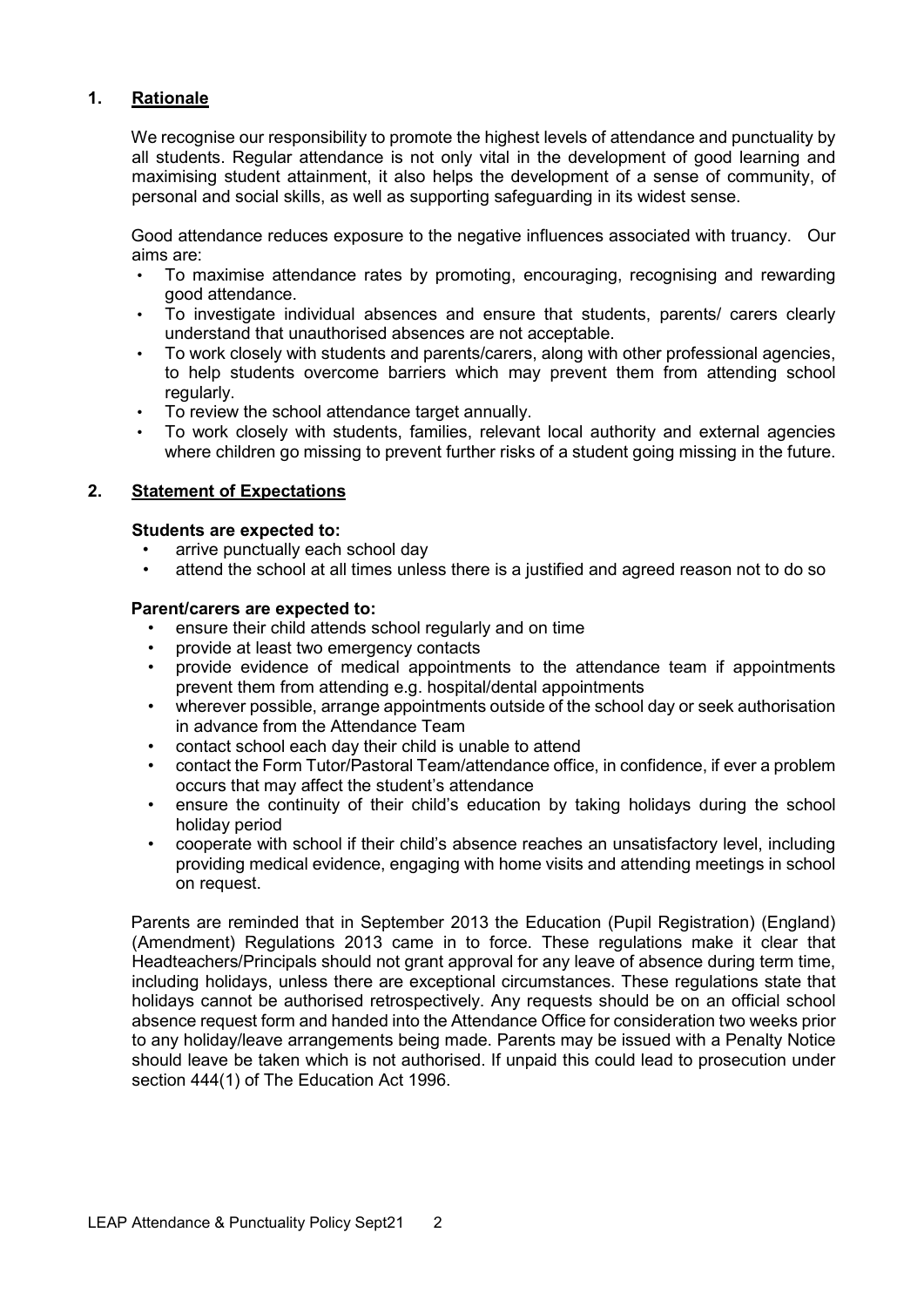### **a. Promote good attendance through all aspects of school life. This will involve:**

- Helping to solve problems that prevent students attending school
- Rewards for attendance. These are frequently revised and kept alive by continual reference to the importance of good attendance.
- Taking of the register at the start of the day, and then at the start of each lesson, to highlight its importance.
- Monitoring all students' attendance and taking appropriate action where cases fall below the school target.
- Regularly reviewing attendance with the Attendance Officer, Pastoral Team and Form Tutors in order to ensure plans are put in place to improve all students' attendance.
- Contacting parents via text, email or telephone if a student does not arrive or is late to school.

Attendance is regularly reported to parents/carers

- i. through Assessment Point reports
- ii. through phone calls/letters where students' attendance is a cause for concern.

### **b. Work with students whose attendance is a cause for concern:**

- i. Form tutors will
	- explore reasons for absence through verbal communication with the student
	- refer students to Pastoral staff in the event of any concerns (eg: following a number of one day absences, a pattern of absences, etc)
- ii. Pastoral staff will
	- monitor attendance with the Attendance Officer
	- work with the Attendance Officer to improve the attendance of students who fall below the school target
	- liaise with home regarding concerns and issues.

#### **c. Staff monitor attendance by:**

- taking registers efficiently and accurately (both session and lesson registers)
- recording minutes late to lessons for individual students
- informing Pastoral staff/Attendance Officer of unexplained absence, including within the school day / suspected truancy.

### **d. Follow-up students with poor attendance and/or punctuality by:**

- the use of detentions for unexplained lateness
- the use of report cards for lateness or truancy, monitored by Form Tutor/Pastoral staff/SLT
- informing parents of concerns by letter and/or phone call
- the offer of support for the student via Pastoral staff, Form Tutor, or other colleague who has a good working relationship with the student.
- requesting medical evidence be provided when absence reaches an unsatisfactory level
- requesting a parent to attend meetings with Governors, Attendance Officer, Pastoral staff or SLT, which may also be attended by external agency or local authority colleagues
- working with local authority officers, where appropriate, to explore the use of penalty notices and other legal actions, including for term time holidays.